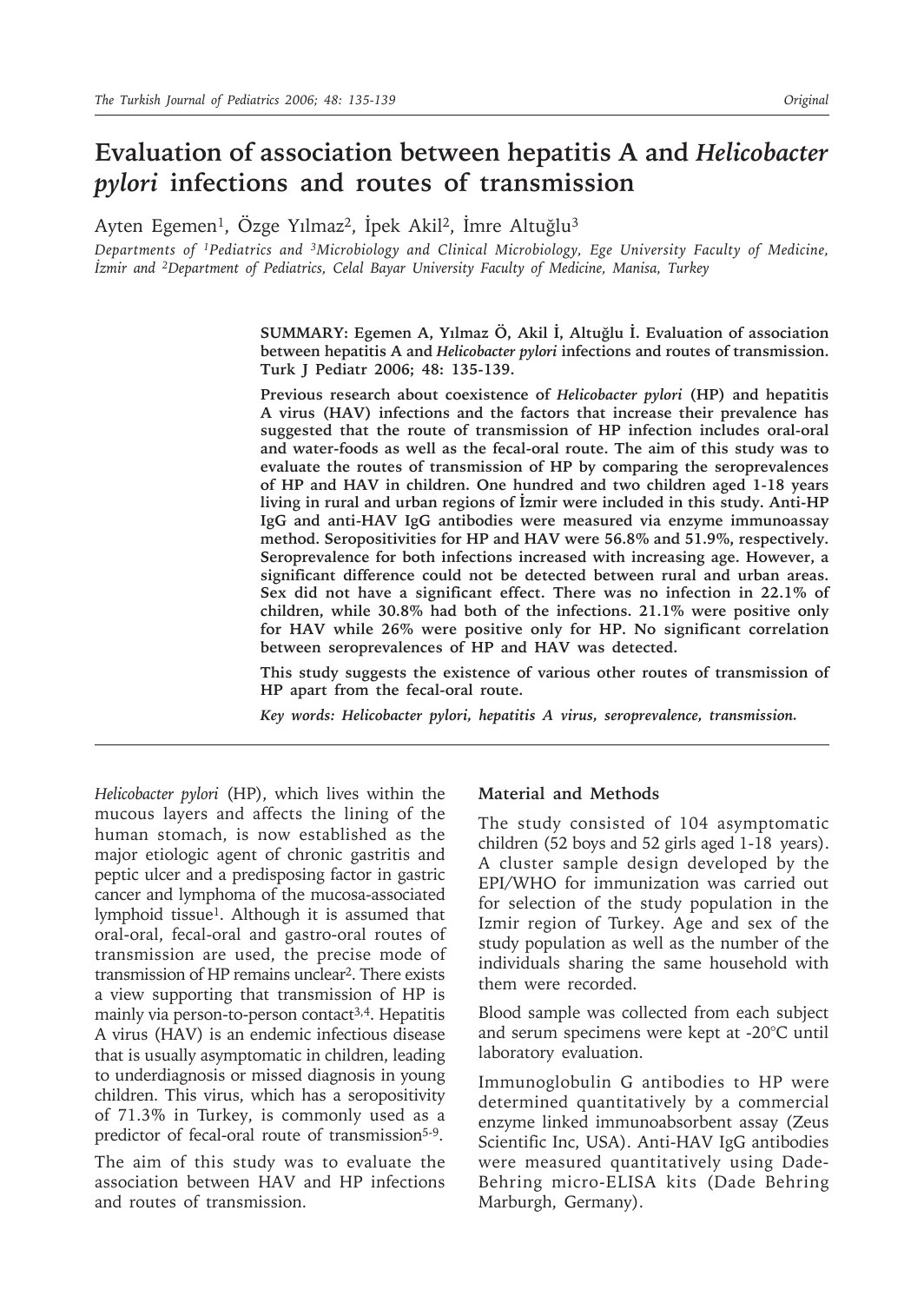Logistic regression analysis was used for comparison of HAV and HP seropositivities. Relationship of HP and HAV seropositivity with age was evaluated statistically by linear association. Relationship of HP and HAV seropositivity with sex, study area and number of household contacts of the study population was determined by Pearson's chi-square test.

## **Results**

Seropositivities for both HAV and HP increased significantly with age (Table I and Fig. 1). However, seropositivities for both HAV and HP were not significantly related to number of household contacts, sex and study area (Table I).

Seropositivity for HP was found in 59 of 104 (56.8%), while seropositivity for HAV was detected in 54 of 104 (51.9%) children included in the study population (Fig. 2). The association between seropositivity of anti-HP and anti-HAV was not statistically significant even after adjustment for age, sex, study area and number of household contacts. Logistic regression analysis demonstrated that age was the only factor influencing the seroprevalence of HP significantly (Tables II and III).

## **Discussion**

Helicobacter pylori, which commonly resides in the human stomach, is usually acquired during childhood and remains asymptomatic

**Table I.** Seroprevalence of Anti-HP and Anti-HAV Antibodies According to Some Characteristics

|                |           | HAV $IgG (+)$  |            | $HP \lg G (+)$ |            |         |
|----------------|-----------|----------------|------------|----------------|------------|---------|
| Characteristic |           | n              | $\%$       | n              | $\%$       | Total n |
| Age (year)     | $1-4$     | $\overline{4}$ | 33.3       | $\overline{4}$ | 33.3       | 12      |
|                | $5-9$     | 13             | 46.4       | 12             | 42.9       | 28      |
|                | $10-14$   | 18             | 45.0       | 26             | 65.0       | 44      |
|                | $15 - 18$ | 19             | 79.2       | 17             | 70.8       | 20      |
|                |           |                | $p=0.009*$ |                | $p=0.007*$ |         |
| Gender         | Male      | 29             | 55.8       | 30             | 57.7       | 52      |
|                | Female    | 25             | 48.1       | 29             | 55.8       | 52      |
|                |           | $p=0.432**$    |            | $p=0.843**$    |            |         |
| Region         | Urban     | 37             | 53.6       | 36             | 52.2       | 69      |
|                | Rural     | 17             | 48.6       | 23             | 65.7       | 35      |
|                |           | $p=0.626**$    |            | $p=0.188**$    |            |         |
| Households     | $2 - 4$   | 40             | 47.6       | 45             | 53.6       | 84      |
|                | $\geq 5$  | 14             | 70         | 14             | 70.0       | 20      |
|                |           | $p=0.072**$    |            | $p=0.183**$    |            |         |

\* Using linear association.

\*\* Using chi-square test.

HP: Helicobacter pylori. HAV: Hepatitis A virus.



**Fig. 1.** *Helicobacter pylori* (HP) and hepatitis A virus (HAV) seroprevalence in different age groups.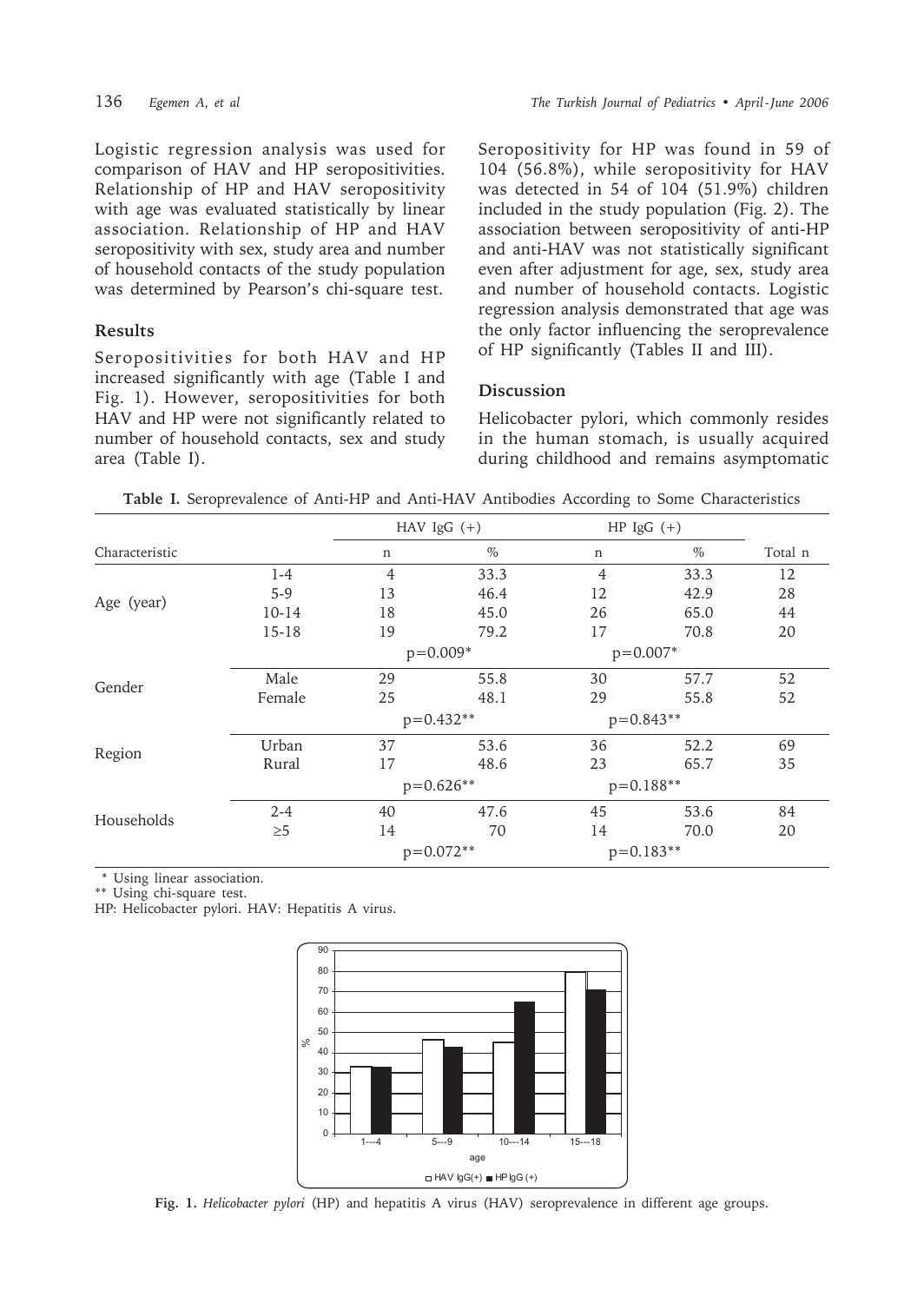

Fig. 2. Hepatitis A virus (HAV) and Helicobacter pylori (HP) seroprevalence in the study population.

|                              | ß        | D     | OR   | 95% CI        |
|------------------------------|----------|-------|------|---------------|
| Number of household contacts | 0.545    | 0.330 | 1.73 | $0.58 - 5.17$ |
| Region                       | 0.581    | 0.197 | 1.79 | $0.74 - 4.32$ |
| Age                          | 0.108    | 0.023 | 1.11 | $1.02 - 1.22$ |
| Hepatitis A virus            | $-0.055$ | 0.899 | 0.95 | $0.40 - 2.21$ |
| Gender                       | 0.048    | 0.909 | 1.05 | $0.46 - 2.38$ |
| Constant                     | $-1.739$ | 0.099 | 0.17 |               |

| <b>Table II.</b> Logistic Regression Analysis of Helicobacter pylori Cases |
|----------------------------------------------------------------------------|
|----------------------------------------------------------------------------|

OR: Odds ratio. 95% CI: 95% Confidence interval.

|                              | B        | D     | <b>OR</b> | 95% CI        |
|------------------------------|----------|-------|-----------|---------------|
| Number of household contacts | 0.892    | 0.109 | 2.44      | $0.82 - 7.27$ |
| Region                       | $-0.295$ | 0.505 | 0.75      | $0.31 - 1.77$ |
| Age                          | 0.99     | 0.036 | 1.104     | 1.00-1.21     |
| Hepatitis A virus            | $-0.302$ | 0.466 | 0.74      | $0.38 - 1.67$ |
| Gender                       | $-0.049$ | 0.910 | 0.95      | $0.41 - 2.22$ |
| Constant                     | $-1.438$ | 0.162 |           |               |

Table III. Logistic Regression Analysis of Hepatitis A Virus Cases

OR: Odds ratio, 95% CI: 95% Confidence interval.

in most individuals<sup>10,11</sup>. However, in a small proportion of infected individuals it is associated with gastritis, peptic ulcer disease, gastric adenocarcinoma, and malignant lymphoma of mucosa-associated lymphoid tissue<sup>11</sup>. More than half of the world's population is infected, but its prevalence varies according to geographic area, age, race and socioeconomic status<sup>11</sup>.

Possible routes of transmission include person-to-person contact, and waterborne and iatrogenic spread through contaminated medical equipment<sup>2-4, 11</sup>.

In this study including children aged 1-18 years, prevalence of seropositivity for both HAV and HP demonstrated a trend of increase with age. This increase was equally significant for both HAV and HP (p=0.009 and 0.007, respectively). This is not surprising when expected routes of transmission for both are considered. Hepatitis A seroprevalence is a commonly used predictor of fecal-oral route of transmission<sup>5-8</sup>. HP and HAV, as indicated by a similar pattern of increase in seropositivity with age, may share a common mode of transmission, but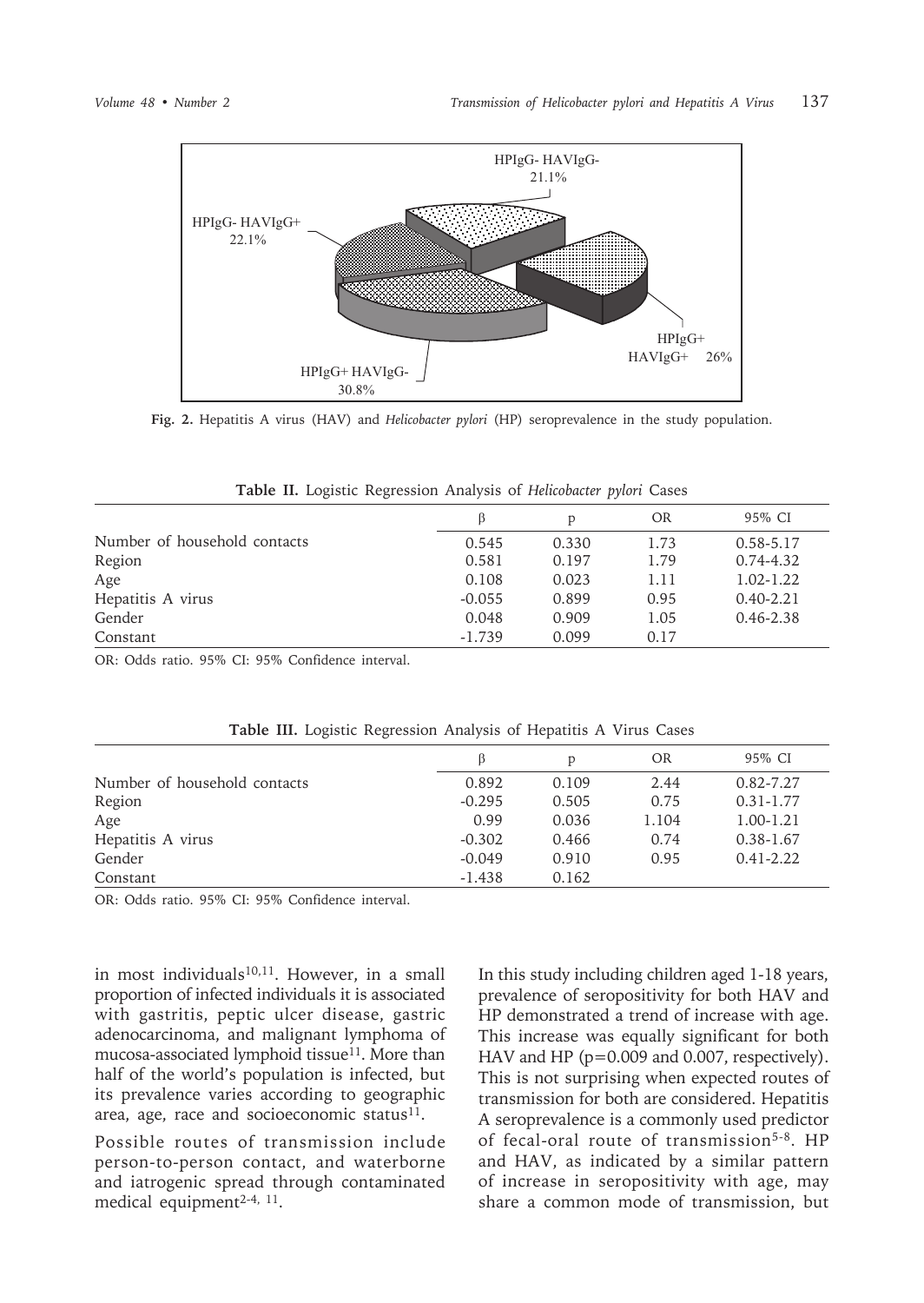changes in environmental conditions make this very difficult if not impossible to prove with seroepidemiological data<sup>12</sup>.

The pattern of HP infection was similar to HAV infection and the age-specific seroprevalence of HP and HAV infection tended to overlap in previous studies<sup>13,14</sup>. However, some contradictory findings were reported against associations15,16. Comparison of seropositivity rates for HP with that of HAV by multivariate analysis in our study revealed that these two were not significantly related. This may be attributed to a route of transmission of HP which is different from the fecal-oral route of transmission of HAV. As has been postulated before, transmission of HP is person-to-person and that transmission may not be the fecal-oral route3. Person-to-person contact is supported by the fact that intrafamilial factors were shown to be more important than community factors for HP infection<sup>17</sup>. Similarly, a study carried out on 11-14-year-old children living in two islands of Taiwan was inadequate to conclude that HP and HAV infection share the same fecal-oral transmission pattern<sup>18</sup>. The seroprevalence of HAV infection failed to correlate with that of HP infection on both islands because of 1) the lack of age-specific progression phenomenon and 2) the striking difference of HAV seroprevalence between the two islands (5.5% vs 90.6%) despite a significant but less prominent difference between HP seroprevalence on both (82.4% vs 71%). These two islands, though they share similar meteorologic and geographic characteristics, differed in the composition of residents; one rich in residents who migrated from Taiwan, the other rich in native people. The highly prevalent HAV infection on one island indicated that the infection of HAV should be earlier than the infection of HP. The authors suggested that inappropriate waste water management may explain the universal early HAV infection in children on the island with native residents. The difference of HP infection on the two islands may be due to either racial cohort phenomenon or way of life on the island with native residents, which may be due to high intrafamilial transmission $18$ . Furuta et al.7 has stated that infection rate of HAV in younger individuals in Japan was very rare; however, infection rates of HP ranging from 10-20% were observed, which

also supports that transmission of HP is different from that of HAV. As a different approach, he postulated that HAV may not be a suitable marker of fecal-oral transmission since it is detected in shellfish and its infection sometimes occurs via such food. Additionally, he proposed that detection of a live HP in feces would support the possibility of fecal-oral transmission of HP19.

A different perspective on the natural history of HP is the presence of transient infection in young children. Redlinger et al.20 detected HP seropositivity in 21% of 365 children with a significant monotonic decrease in seroprevalence by one year age intervals. Given that HP antibodies diminish after infection clears, this trend suggests that transient infection may be common in young children<sup>20</sup>. In contrast to this point of view, in this study, HP seropositivity demonstrated an increasing trend with age similar but not related significantly to HAV. Though use of antimicrobials may contribute to a reversal of seropositivity in children, the results obtained in this study did not support this.

In conclusion, a person-to-person transmission obviously exists for HP as indicated by the increase in seropositivity with age. However, if HAV is taken as a predictor of fecal-oral route, HP lacks evidence for the presence of this route of transmission in children living in the Izmir region of Western Anatolia.

### **REFERENCES**

- 1. Blaser MJ. Helicobacter pylori and related microorganisms. In: Mandel GL, Douglas RG, Bennet JE (eds). Principles and Practice of Infectious Diseases (5th ed). New York: Churchill Livingstone; 2000: 2285-2291.
- 2. Fujisawa T, Akamatsu T, Kiyosawa K, Kumagai T, Matsunaga Y. Response to Dr. Furuta et al. Am J Gastroenterol 2000; 95: 2125.
- 3. Mitchell HM, Bohane T, Hawkes RA, Lee A. Helicobacter pylori infection within families. Zentrabl Bacteriol 1993; 280: 128-136.
- 4. Tosun SY, Kasirga E, Ertan P. Evidence against the fecaloral route of transmission for Helicobacter pylori infection in childhood. Med Sci Monit 2003; 9: CR489-492.
- 5. Lin DB, Tsai TP, Yang CC, et al. Association between seropositivity of antibodies against hepatitis A and Helicobacter pylori. Am J Trop Med Hyg 2000; 63: 189-191.
- 6. Stroffolini T, Rosmini F, Ferrigno L, Fortini M, D'Amelio R, Matricardi PM. Prevalence of Helicobacter pylori infection in a cohort of Italian military students. Epidemiol Infect 1998; 120: 151-155.